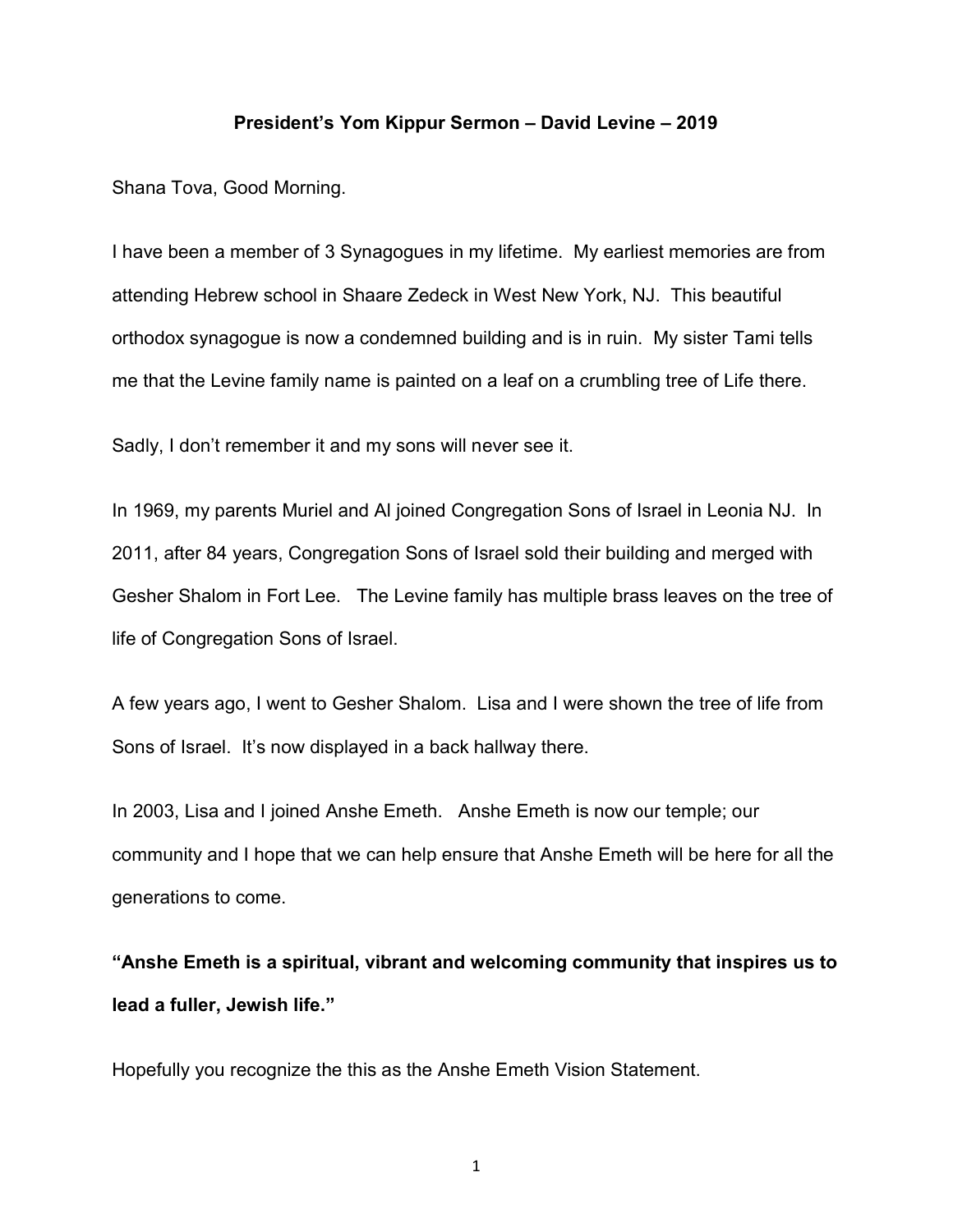In October 1859, 160 years ago, here in New Brunswick a group of families got together to form a temple, a community. If you are like me and were comatose during your American History classes, imagine that 1859 is 2 years before the American Civil War! Take a moment to think about that.

First on Peace Street then to Albany Street and then in 1930 the sanctuary we stand in today was built.

I can't imagine that the founding families could fathom that Anshe Emeth would still be a vibrant and strong community here in New Brunswick in 2019 and yet we are.

Each and every subsequent generation of Anshe Emeth has had clergy, lay leaders and members that have made sure that Anshe Emeth still stands strongly.

Currently there are only 4 Reform Jewish Congregations left in Middlesex County.

Today's temples are in jeopardy for many reasons. Financial, declining membership, and not addressing the Jewish community's needs are just a few of the issues.

5 Years ago, Anshe Emeth launched the L'Hibanot campaign. One of the goals of the campaign was to eliminate the temple's outstanding mortgage. The L'Hibanot campaign came very close to achieving the goal, but we fell short for various reasons.

I am excited to tell you that we have the opportunity, as we enter our  $160<sup>th</sup>$  year, to eliminate the temple's mortgage and become debt free.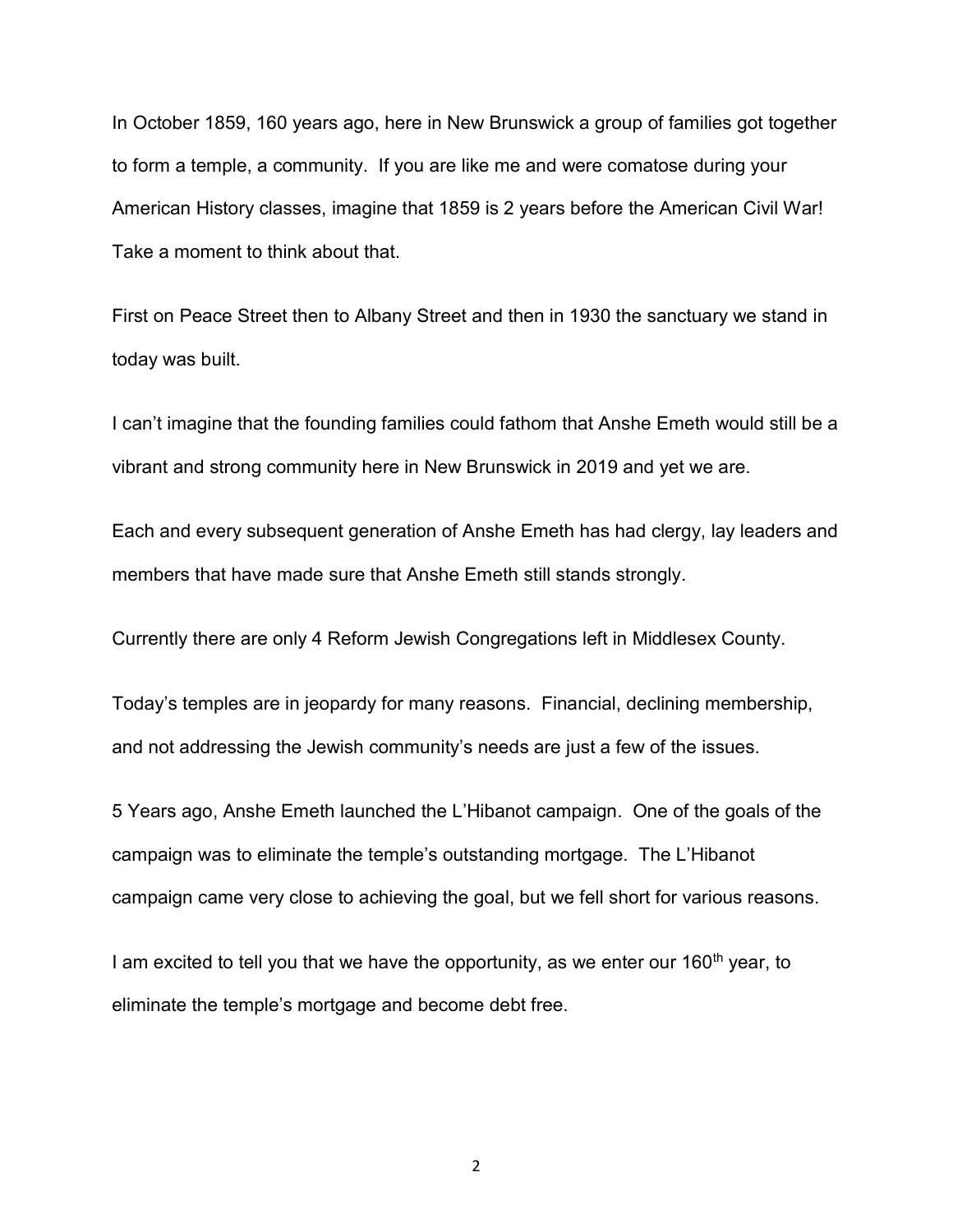We have been given a very generous and amazing pledge of \$500,000 by an anonymous donor. \$250,000 has already been paid, with the stipulation the we, the Anshe Emeth community, will raise an additional match of \$250,000.

Over the past few months, temple leadership has met with various foundations and temple members including our current Board of Trustees. These meetings were very successful and we now need just another \$100,000 for this match campaign.

With your pledge supporting the match challenge, we can be the responsible stewards of Anshe Emeth ensuring a debt free future and increasing the temple's endowment fund.

I know we WILL BURN the mortgage this spring.

Join Lisa and me by pledging to burn our temple's mortgage. This will be our community's "Thank You" to ourselves, our future and the anonymous donor.

To continue with Anshe Emeth's Mission Statement. It says:

"To build an inclusive community where Torah guides us to engage in lifelong learning, repair our community and the world, embrace our heritage and the rhythms of Reform Jewish life, cherish our relationship with God and affirm our love for the land and people of Israel"

Let's talk about "To build an inclusive community"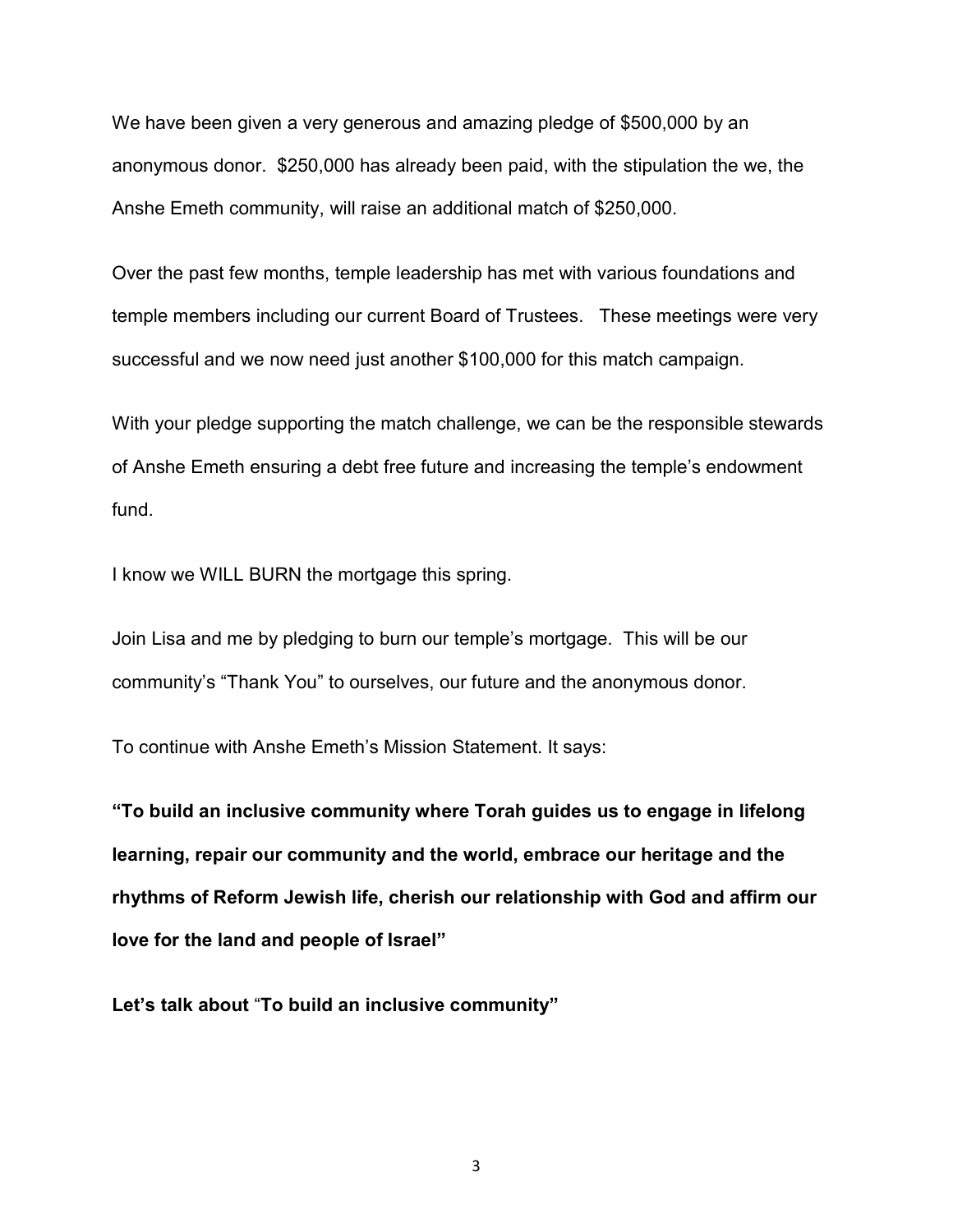Our sanctuary and buildings were renovated during the Legacy Campaign. Many changes and updates were made to the building and sanctuary to help the physically challenged, but more can be done to make it more accessible. For example, simply lowering the mezuzot on doorposts to make them more accessible.

A few years ago, Rabbi Miller announced that he and the Anshe Emeth Clergy would officiate Jewish Same sex marriages. Last year Rabbi Bazeley said in his sermon to the congregation that he would officiate Jewish marriage ceremonies for Interfaith Couples. These two ideas kick-started our road to inclusiveness.

This past September at the Board of Trustee retreat we invited Scott Fried to teach us. Scott is an author, a speaker, youth educator and an adjunct professor at Colby College.

The Board of Trustee's came ready to learn.

Scott taught and gave us some tools to put us on the path to be welcoming and inclusive to the LGBTQ community.

- We learned the language of an inclusive community.
- We learned that we must announce we are a welcoming inclusive community.
- "Write them on the door frames of your house and upon your gates". Hopefully you noticed stickers and signs on our doors welcoming the LGBTQ community. These symbols of inclusion will be used in all our temple's future communications.
- We learned that being inclusive is a Jewish value.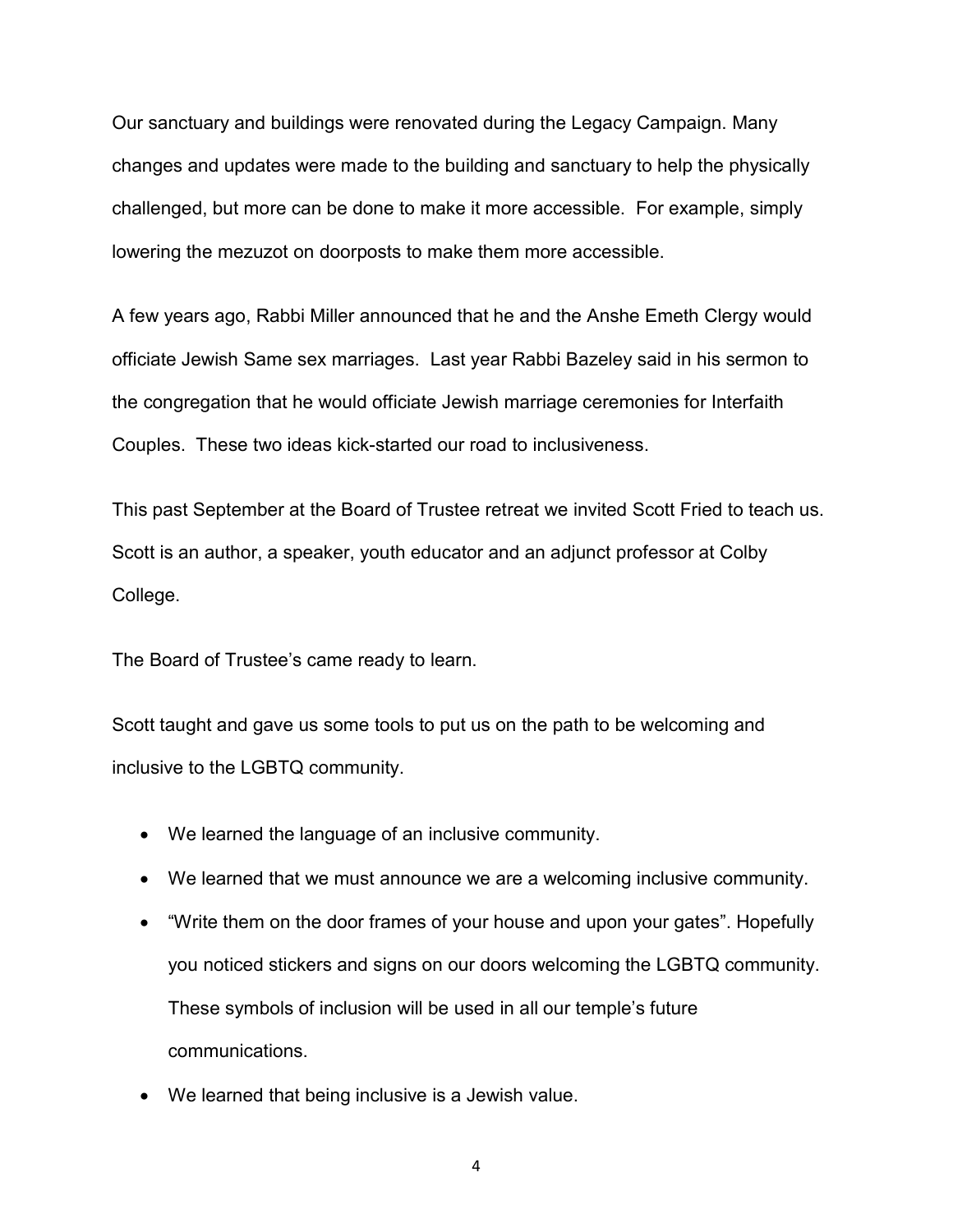Keshet is a Jewish Organization that strives to create space in which all Queer Jewish youth can feel seen and valued. Here are their 7 guidelines for an Inclusive Jewish Community which is a template to guide us.

- 1. Kavod: Judaism teaches us to treat ourselves and others with respect.
- 2. Shalom Bayit: For many of us and especially our children, Anshe Emeth is their 2nd home. We all need to feel safe and respected here.
- 3. B'tzelem Elohim: We are all created in the image of God. True inclusion is built upon this.
- 4. Kol Yisrael Arevim Bazeh: All Israel is responsible for one another. Each of us must create a community of which we can be proud.
- 5. Sh'mirat Halashon: We must take care of how we use language. Words can tear down, or words can heal.
- 6. V'ahavta L'reiacha Kamocha: "Love your neighbor as yourself"
- 7. Al Tisfrosh Min Hatsibur: Don't separate yourself from community. If you feel isolated or detached reach out.

My son stood on this very Bima in front of you, his Temple family, and spoke about how he felt safe and welcome here as a gay teen.

Let's make sure that All are welcome and safe here at Anshe Emeth.

In the next few weeks, I will be inviting each of the temple's committee chairs to first meeting of the Inclusion and Diversity Committee. Following that first meeting I will